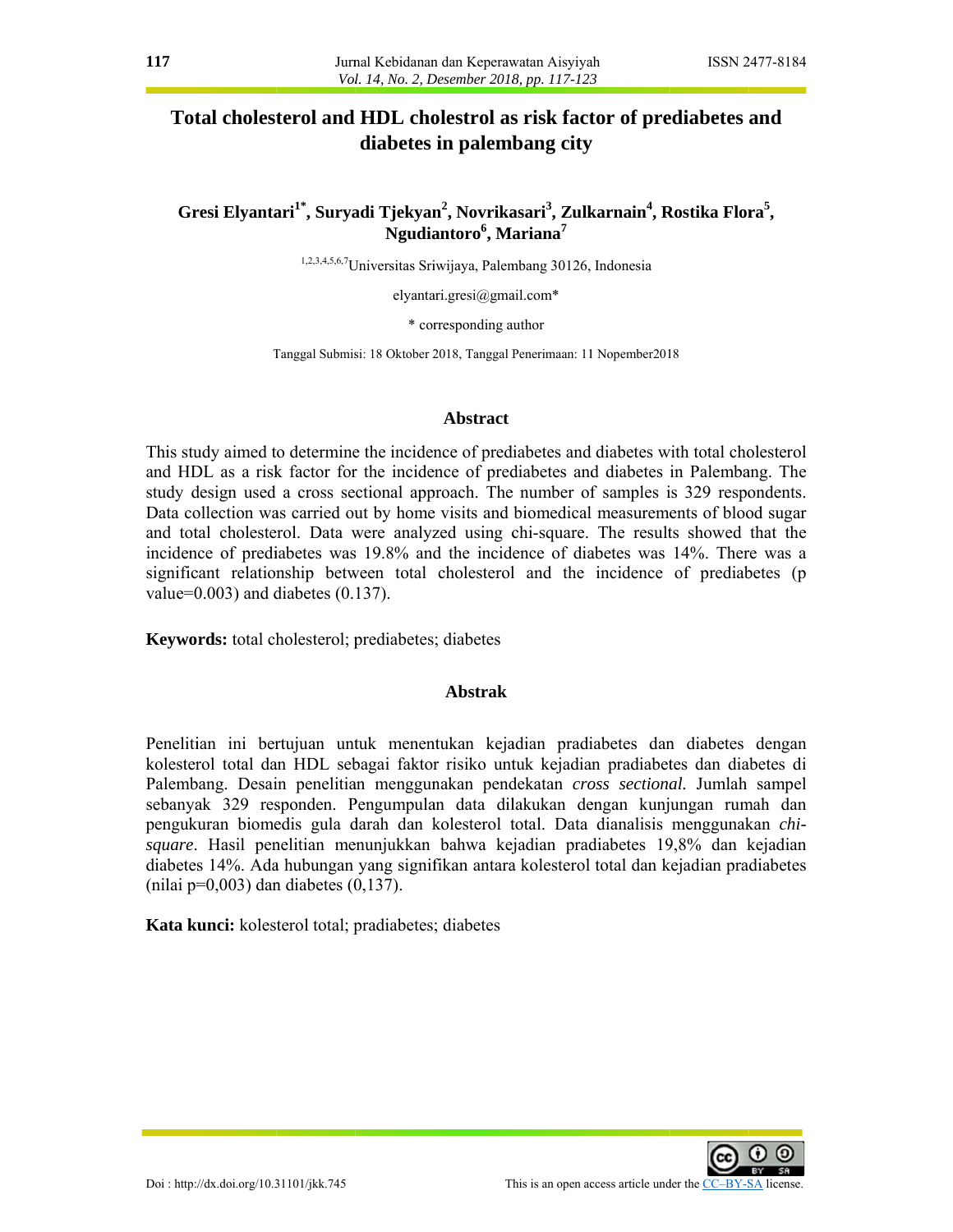#### **INTRODUCTION**

International Diabetes Federation (IDF) estimate that the diabetes will continue to increase. The increasing prevalence of diabetes poses a threat to public health. According to IDF in 2017 there are 425 million adults suffering from DM worldwide and are expected to increase to 693 million in 2045. Indonesia ranks sixth with the largest number of diabetes in the world. The prevalence of diabetes in Indonesia is 5.95% and the highest prevalence is in the age range 40 to 79 years (IDF, 2017). Palembang city itself based on data from the Health Office of 2017, the prevalence of type 2 DM increases every year (Dinas Kesehatan Kota Palembang, 2017). In 2014 the prevalence of type 2 DM is 0.8%, in 2015 1.5%, in 2016 2.7% and in 2017 the prevalence of type 2 DM increases almost twice from 2016 is 4.5%. The increasing prevalence of DM in Palembang further reinforces that DM is a public health problem that should be prevented as early as possible.

Prediabetes is a condition of abnormal blood glucose levels, but has not met the diagnostic criteria for diabetes mellitus (Tabak et al., 2012). These conditions include impaired fasting blood glucose (GDPT) and impaired glucose tolerance (TGT). In 2017, IDF managed to record prediabetes in Indonesia, and found 27.7 million people with prediabetes. The results of the National Basic Health Research (Riskesdas) in 2013 also showed a high prevalence of prediabetes and found prediabetes prevalence in Indonesia of 36.6% (GDPT) and 29.9% (TGT) (Kementrian Kesehatan RI, 2013). Meanwhile, in Palembang, the incidence of prediabetes is not known yet.

Several studies have shown that people with diabetes or prediabetes have higher total cholesterol values when compared to individuals with normal glucose tolerance (Zheng et al., 2012). There is abnormal lipid profile metabolism in prediabetes and diabetes, so it can trigger the occurrence of dyslipidemia. Dyslipidemia is a lipid metabolic disorder characterized by increased or decreased lipid fraction in the blood. The major lipid fraction abnormalities are elevated total cholesterol, triglyceride, low density lipoprotein (LDL), and decreased levels of High Density Lipoprotein (HDL) (Olsson et al., 2005).

Total cholesterol and elevated LDL levels can be an early predictor of pancreatic β cell dysfunction (Zarmal et al., 2016). Increased LDL conditions and decreased HDL levels may inhibit insulin secretion (Zheng et al, 2012). Research results Kawamoto et al (2011) also showed that elevated triglycerides may interfere with insulin secretion. This dyslipidemia can disrupt cholesterol homeostasis. Cholesterol homeostasis affects the function of pancreatic β-cell insulin secretion. Excessive accumulation of cholesterol in β cells can lead to lipo- toxicity inducing hyperglycemia, reducing insulin secretion resulting in pancreatic β cell function (Zheng et al, 2012). Pancreatic β cell dysfunction caused by dyslipidemia may lead to type 2 diabetes and is an independent risk factor for the onset of type 2 diabetes (PERKENI, 2015). Prediabetes and diabetes are complex conditions, with the essence of pancreatic  $β$  cell dysfunction.

Prediabetes is a "golden period" in preventing diabetes (Liberty & Kodim, 2017). According to the American Diabetes Association (ADA, 2018), more than 70% of people with prediabetes will develop into diabetes. Prediabetes can increase the absolute risk to DM by 2 to 10 times (Setiawan, 2011). In Palembang City, the incidence of prediabetes is not known yet, based on data from the Health Office of Palembang, the achievement of DM type2 service is only 36% (not achieved). Meanwhile, the incidence of DM type2 is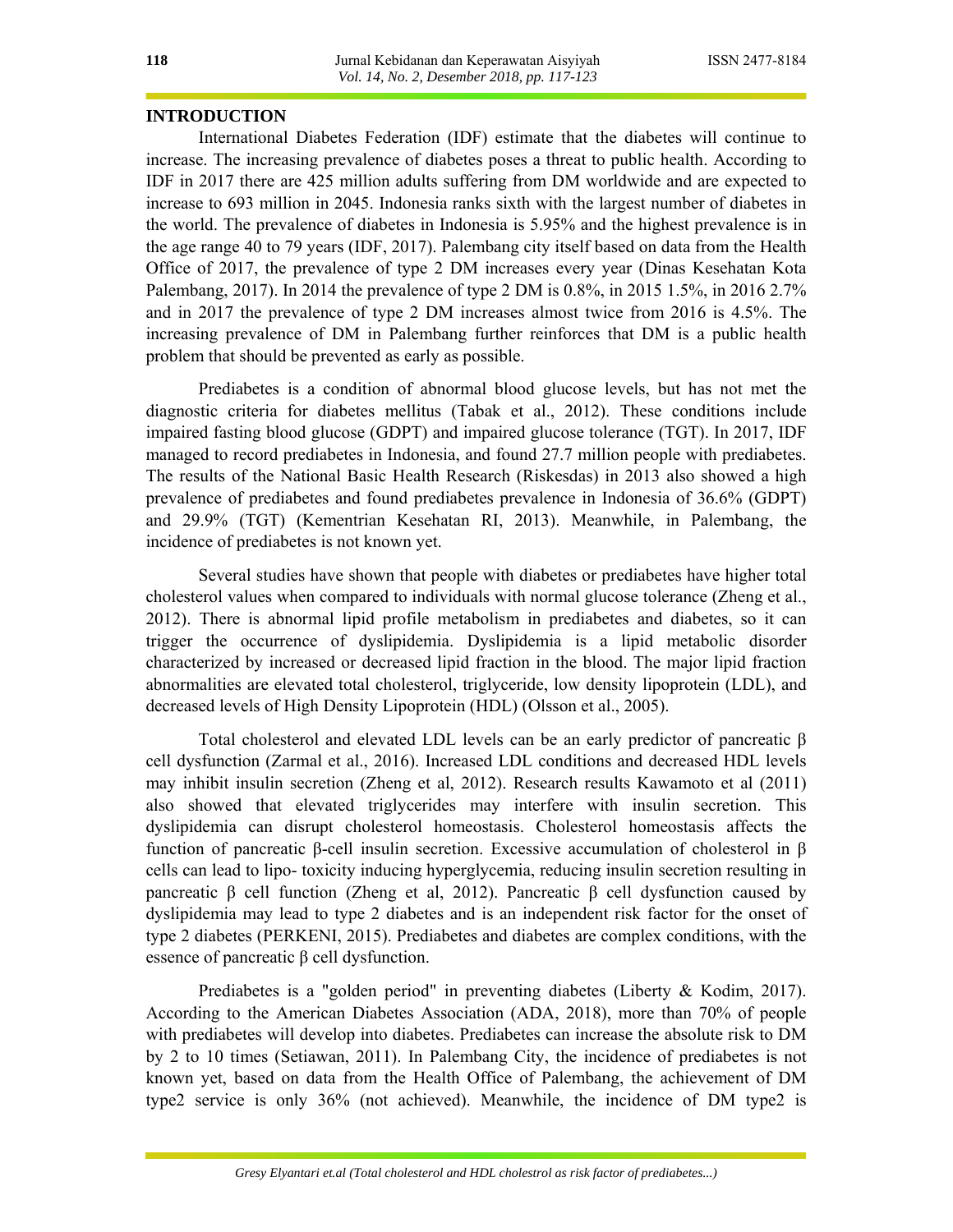increasing. This ensures that early prevention measures and programs of DM are necessary through the treatment of prediabetes. Early identification and management of prediabetes patients should be done by knowing the risk factors for prediabetes.

Research on prediabetes and diabetes has been widely practiced, but based on literature search in Indonesia there have been no studies specifically looking at lipid profiles as a risk factor for prediabetes and diabetes. Whereas the occurrence of dyslipidemia which is the impact of lipid profile abnormality can increase the incidence of DM. Prediabetes can increase the risk of absolute into DM, by knowing lipid profile as a risk factor of prediabetes hence can be done program of early prevention so that decrease incident DM.

# **RESEARCH METHODS**

 This research used analytic observational method with cross sectional research design. The population in this study were  $\geq 40$  years old population living in Palembang city. The way of sampling is by proportional random sampling. The number of samples is 329 respondent. The inclusion criteria were the aged  $\geq 40$  years, live in Palembang. The exclusion criteria were suffering from type 1 DM, while pregnant (gestational DM), and suffering from thyroid disorders.

The samples were 329 people taken randomly from each subdistrict in Palembang. The independent variable is total cholesterol and the dependent variable is blood sugar at the time. Total cholesterol is categorized as abnormal if total cholesterol levels> 200 mg / dL and categorized as normal if  $\leq 200$  mg/dL. Blood glucoseis categorized as normal ( $\leq 140$  mg/dL), prediabetes (140-199) and diabetes ( $\geq$ 200 mg/dL). The study was conducted by field surveyor that are 16 health analyst and the sampling method was using home visit. Each respondent will be visited to his house then performed a medical examination in the form of postprandial blood sugar examination and total cholesterol.

After data collected, univariate and bivariate data analysis was performed and continued with multinomial regression to see the risk of each prediabetesand diabetes group. Univariate analysis was used to see the incidence of prediabetes and diabetes and bivariate analysis was used to determine the association of total cholesterol with the incidence of prediabetes and diabetes. Bivariate analysis was done by chi-square test.

# **RESULTS AND DISCUSSION**

| <b>Blood Glucose Level</b> | N   | $\frac{0}{0}$ |
|----------------------------|-----|---------------|
| <b>Diabetes</b>            | 46  | 14            |
| <b>Prediabetes</b>         | 65  | 198           |
| <b>Normal</b>              | 218 | 66 3          |
| Total                      |     |               |

**Table 1.** Distribution of prediabetes and diabetes occurrences in Palembang City

Based on table 1, the distribution of the incidence of prediabetes in Palembang at the highest normal blood sugar level was 218 (66.3%).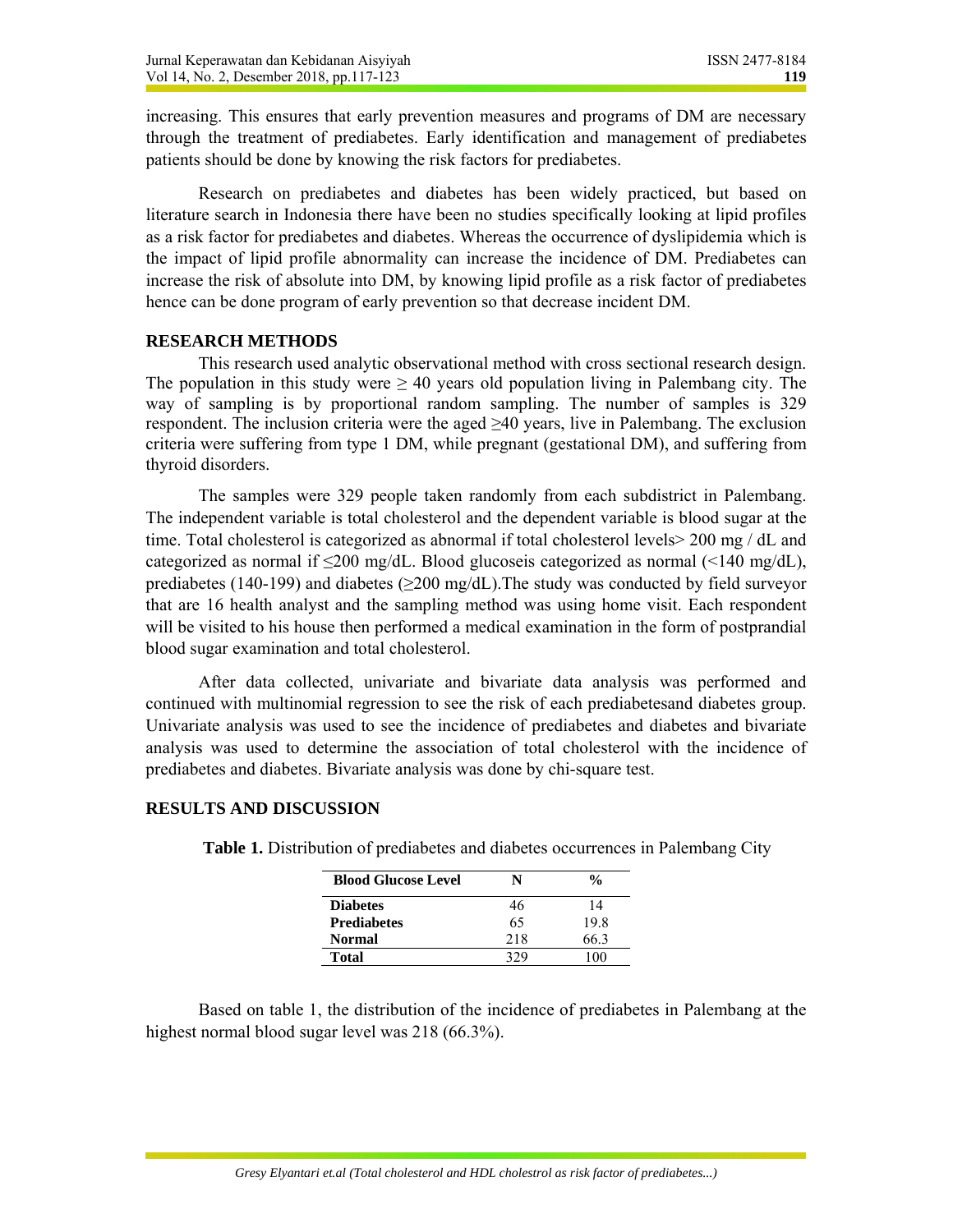| <b>Table 2.</b> Characteristic of sample |     |               |  |  |
|------------------------------------------|-----|---------------|--|--|
| <b>Characteritic</b>                     | N   | $\frac{6}{9}$ |  |  |
| Age                                      |     |               |  |  |
| Elderly                                  | 109 | 33.1          |  |  |
| Pre Elderly                              | 220 | 66.9          |  |  |
| Total                                    | 329 | 100           |  |  |
| Gender                                   |     |               |  |  |
| Female                                   | 209 | 63.5          |  |  |
| Male                                     | 120 | 36.5          |  |  |
| Total                                    | 329 | 100           |  |  |
| <b>Body Mass Index</b>                   |     |               |  |  |
| Obesity                                  | 104 | 31.6          |  |  |
| Normal                                   | 225 | 68.4          |  |  |
| Total                                    | 329 | 100           |  |  |

**Table 2.** Characteristic of sample

Based on table 2, the sample characteristics of the pre-elderly age were more than 220 (66.9%) compared to the elderly with 109 (33.1%). Gender characteristics in female were more than 209 (63.5%) compared to male with 120 (36.5%). The characteristics of a normal body mass index were 225 (68.4%) compared to obesity of 104 (31.6%).



**Figure 1.** Lipid profile on obesity

Obesity is a group of respondents who have a BMI25 kg/m<sup>2</sup> and more than 25 kg/m<sup>2</sup> while not obese is a group of respondents who have a BMI less than 25 kg/m<sup>2</sup>. Figure 1 illustrates the differences in lipid profiles in diabetess and prediabetes based on the obesity group while Figure 1 illustrates the differences in the lipid profile of diabetess and prediabetes based on the non-obese group. It was concluded that both in the obesity group and not obesity, dyslipidemia was more common in prediabetes than diabetes.

The result of bivariate analysis with chi-square test showed that there was a significant correlation between total cholesterol with the incidence of prediabetes and diabetes. Table 3 shows that the association of lipid profiles as risk factors for prediabetes and diabetes.

| Variable                 |                 | <b>Blood Glucose Level (%)</b> |               |     | <b>PR (95% CI)</b>          |                             |
|--------------------------|-----------------|--------------------------------|---------------|-----|-----------------------------|-----------------------------|
|                          | <b>Diabetes</b> | <b>Pre DM</b>                  | <b>Normal</b> | N   | <b>Prediabetes</b>          | <b>Diabetes</b>             |
| <b>Total Cholesterol</b> |                 |                                |               |     | <i>p</i> -values<br>(0.003) | <i>p</i> -values<br>(0.137) |
| Abnormal                 | 15.5            | 25.1                           | 594           | 187 | 2.52                        | 1.64                        |

**Table 3.** Relationship of total cholestrol with the incidence of prediabetes and diabetes

*Gresy Elyantari et.al (Total cholesterol and HDL cholestrol as risk factor of prediabetes...)*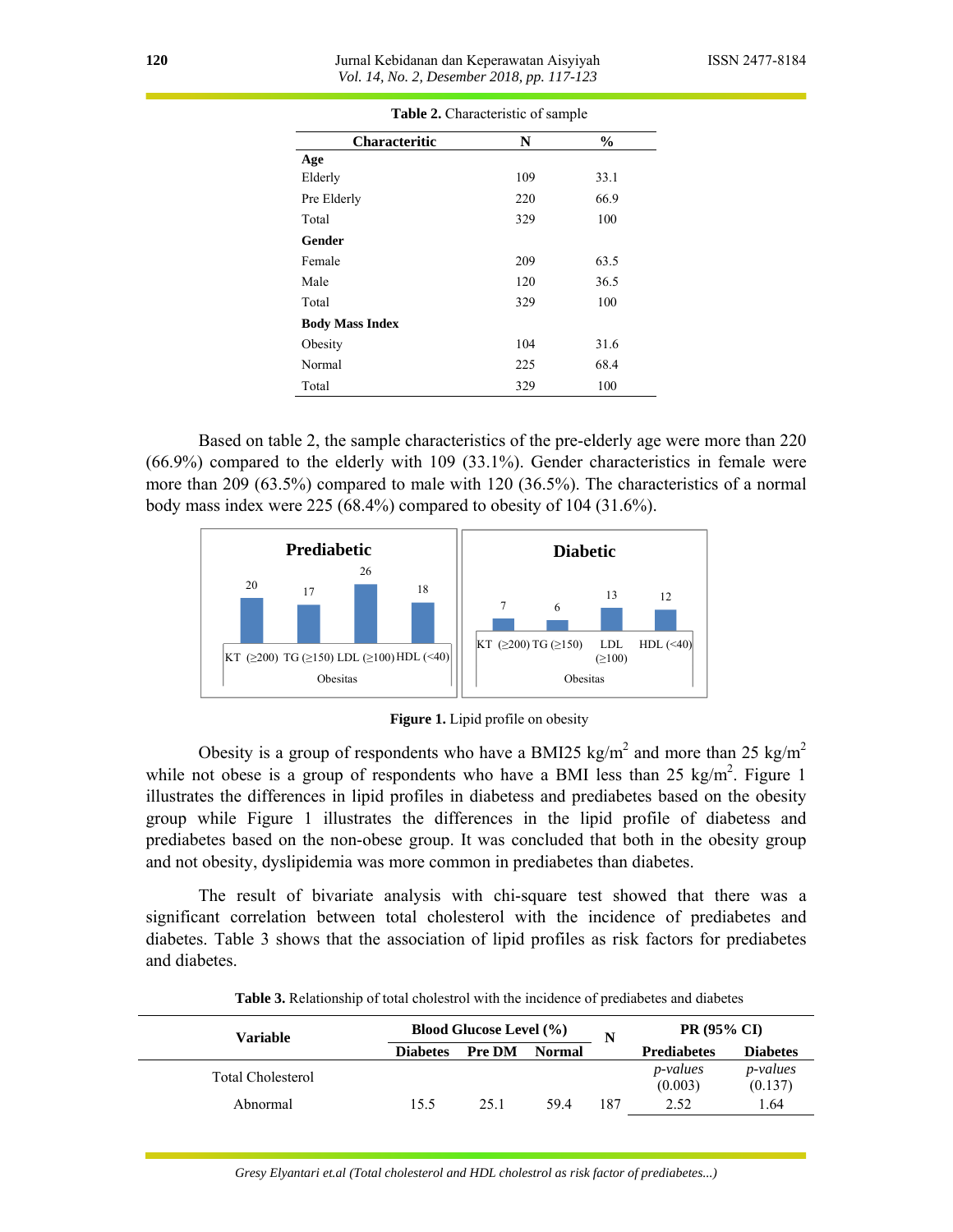| Variable |                 | <b>Blood Glucose Level (%)</b> |        |     | <b>PR (95% CI)</b> |                 |
|----------|-----------------|--------------------------------|--------|-----|--------------------|-----------------|
|          | <b>Diabetes</b> | <b>Pre DM</b>                  | Normal |     | <b>Prediabetes</b> | <b>Diabetes</b> |
| Normal   | 12.0            |                                | 75.4   | 142 | $(1.36 - 4.61)$    | $(0.85 - 3.16)$ |

The incidence of prediabetesand diabetes was more prevalent in the group of respondents with abnormal total cholesterol. Based on the results of statistical tests on alpha 5% obtained P-value 0.006 which means there is a significant relationship between total cholesterol with the incidence of prediabetes and diabetes.

| <b>Blood Glucose Level</b> |                         | Sig.<br>Exp(B) |       | 95% Confidence Interval for $Exp(B)$ |                    |  |  |
|----------------------------|-------------------------|----------------|-------|--------------------------------------|--------------------|--|--|
|                            |                         |                |       | <b>Lower Bound</b>                   | <b>Upper Bound</b> |  |  |
| Diabetes                   | <b>TotalCholesterol</b> | 0.001          | 3.514 | 1.716                                | 7.195              |  |  |
|                            | HDL.                    | 0.095          | 1.781 | 0.905                                | 3.505              |  |  |
| Prediabetes                | <b>TotalCholesterol</b> | 0.004          | 3.066 | 1.438                                | 6.535              |  |  |
|                            | HDL                     | 0.004          | 3.373 | 1.486                                | 7.656              |  |  |

**Table 4.** Multinomial regression analysis

Based on the results of multinomial regression analysis (table 3), it was found that respondents with abnormal total cholesterol level higher risk of having prediabetes than diabetes. Respondents with abnormal total cholesterol levels were at risk 2.52 times (95% CI 1.36-4.61) were higher for prediabetes compared to respondents who had normal total cholesterol levels. Respondents with abnormal total cholesterol levels were at risk 1.64 times (95% CI 0.85-3.16) for diabetes than respondents who had normal total cholesterol levels.

Table 4 shown the risk factor of prediabetes and diabetes. Based on multinomial analysis (table 4) the risk factors of prediabetes are total cholestrol and HDL but for diabetes only total cholestrol as a risk factor. The results of this study are same with the study of Zheng et al (2012) which shows that people with diabetes or prediabetes have higher total cholesterol when compared to individuals with normal glucose tolerance (Zheng et al., 2012). According to Zarmal et al. (2016) increased total cholesterol levels can be an early predictor of pancreatic β cell dysfunction. Abnormalities in these lipids indicate dyslipidemia that can disrupt cholesterol homesotasis. Cholesterol homeostasis affects the function of pancreatic βcell insulin secretion. Excessive accumulation of cholesterol in  $\beta$  cells can lead to lipotoxicity inducing hyperglycemia, reducing insulin secretion resulting in pancreatic β cell function (Zheng et al, 2012). Pancreatic β cell dysfunction caused by dyslipidemia may lead to type 2 diabetes and is an independent risk factor for the onset of type 2 diabetes (PERKENI, 2015). Prediabetes and diabetes are complex conditions, with the essence of pancreatic β cell dysfunction.

Prediabetes is a risk factor for diabetes and microvascular or macrovascular disorders, including obesity, elevated triglyceride levels, low levels of high-density lipoprotein (HDL), and hypertension (Tabak et al., 2012). Research on Kansal and Kambel (2016) found that total cholesterol, low density lipoprotein (LDL), triglycerides (TG), TG/HDL and LDL/HDL ratios increased significantly in prediabetes individuals compared with normal glucose tolerance, whereas high density lipoprotein HDL) was significantly lower in prediabetes individuals compared with normal glucose tolerance.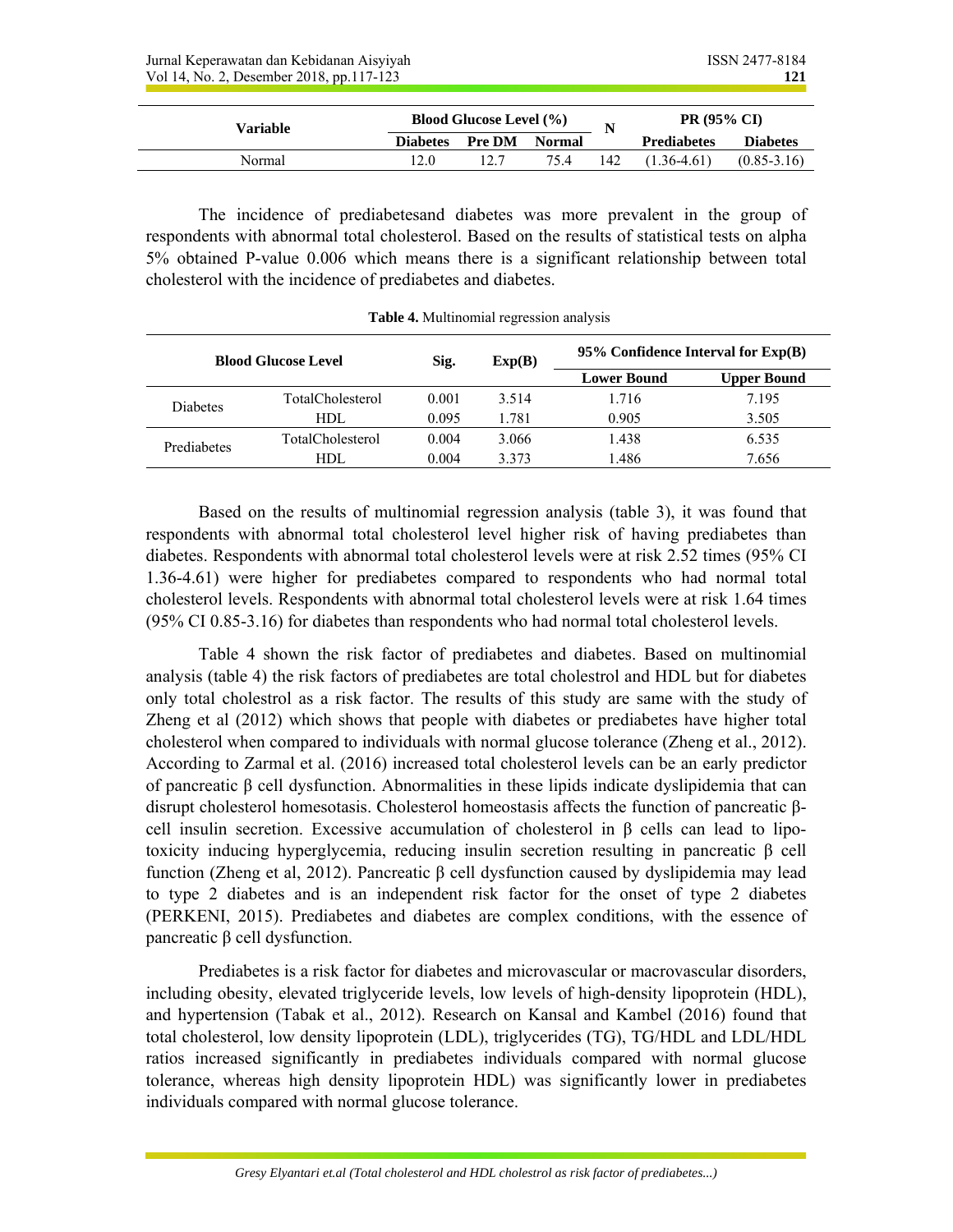## **CONCLUSION**

The incidence of prediabetes is higher than diabetes in Palembang City. There is a significant relationship between total cholesterol and the incidence of prediabetes and diabetes in Palembang City. A person with abnormal total cholesterol levels is at higher risk for prediabetes than diabetes.

# **SUGGESTION**

 The increasing of total cholesterol levels can be an early predictor of pancreatic β cell dysfunction. Prediabetes can increase the absolute risk to diabetes. By knowing lipid profile as risk factor of prediabetes, early prevention program can be conducted to decrease the diabetes incidence.

#### **REFERENCES**

- American Diabetes Association (ADA). (2018). Standar of Medical Care in Diabetes-2018. USA.
- Dinas Kesehatan Kota Palembang. (2017). Penyakit Tidak Menular: Diabetes Melitus. Bagian P2P Dinkes Kota Palembang, Palembang.
- International Diabetes Federation (IDF). (2017). Diabetes Atlas, Eighth Edition 2017. International Diabetes Federation.
- Kansal, Subodh and Kambel, TK. (2016). Lipid Profile in Prediabetes. *Journal of The Association of Physicians of India*, 64 (3): 18-21.
- Kawamoto R, Tabara Y, Kohara K, Miki T, Kusunoki T, Takayama S. (2011). Relationship Between Lipid Profile and Metabolic Syndrome, Insulin Resistence and Serum High Molecular Adiponectin in Japanese Comunity-dwelling adult. *Lipid in Health and Disease,* https://doi.org/10.1186/1476-511X-10-79.
- Kementrian Kesehatan, RI. (2013). Riset Kesehatan Dasar (RISKESDAS) 2013. Laporan Nasional 2013.
- Liberty, Iche Andriyani & Nasrin Kondim. (2017). Asses Prediabetes risk as A Golden Area for Prevention Diabetes. *Asian J Pharm Clin Res*, 10 (6): 1-5.
- Olsson A., Ebert J.P., Banaji M.R., Phelps E.A. (2005). The Role of Social Groups in The Persistence of Learned Fear. *Science*, 309 (5735): 785–787.
- Olsson AG, Schwartz GG. Szarek M, Sasiela, WJ., Ezekowitz MD, Ganz P, Oliver MF,
- Waters D, Zeiher A. (2005). High-Density Lipoprotein, but Not Low Density Lipoprotein Cholesterol Levels Influence Short-Term Prognosis After Acute Coronary Syndrome: Result from The MIRACL Trial. *Eur Heart J*, 26 (9): 890-896.
- PERKENI. (2015). *Pengeloaan dan Pencegahan Diabetes Melitus Tipe 2 di Indonesia 2015*. Jakarta: PB PERKENI.
- Setiawan, Meddy. (2011). Prediabetes dan Peran HBA1C dalam Skrining dan Diagnosis Awal Diabetes Melitus. *Jurnal Ilmu Kesehatan dan Kedokteran Keluarga*, 7 (1): 57-64.
- Tabak AG, Herder C, Rathmann W, Brunner EJ, Kivimaki M. (2012). Prediabetes: A High-Risk State for Developing Diabetes. *Lancet*, 379(9833): 2279-90.